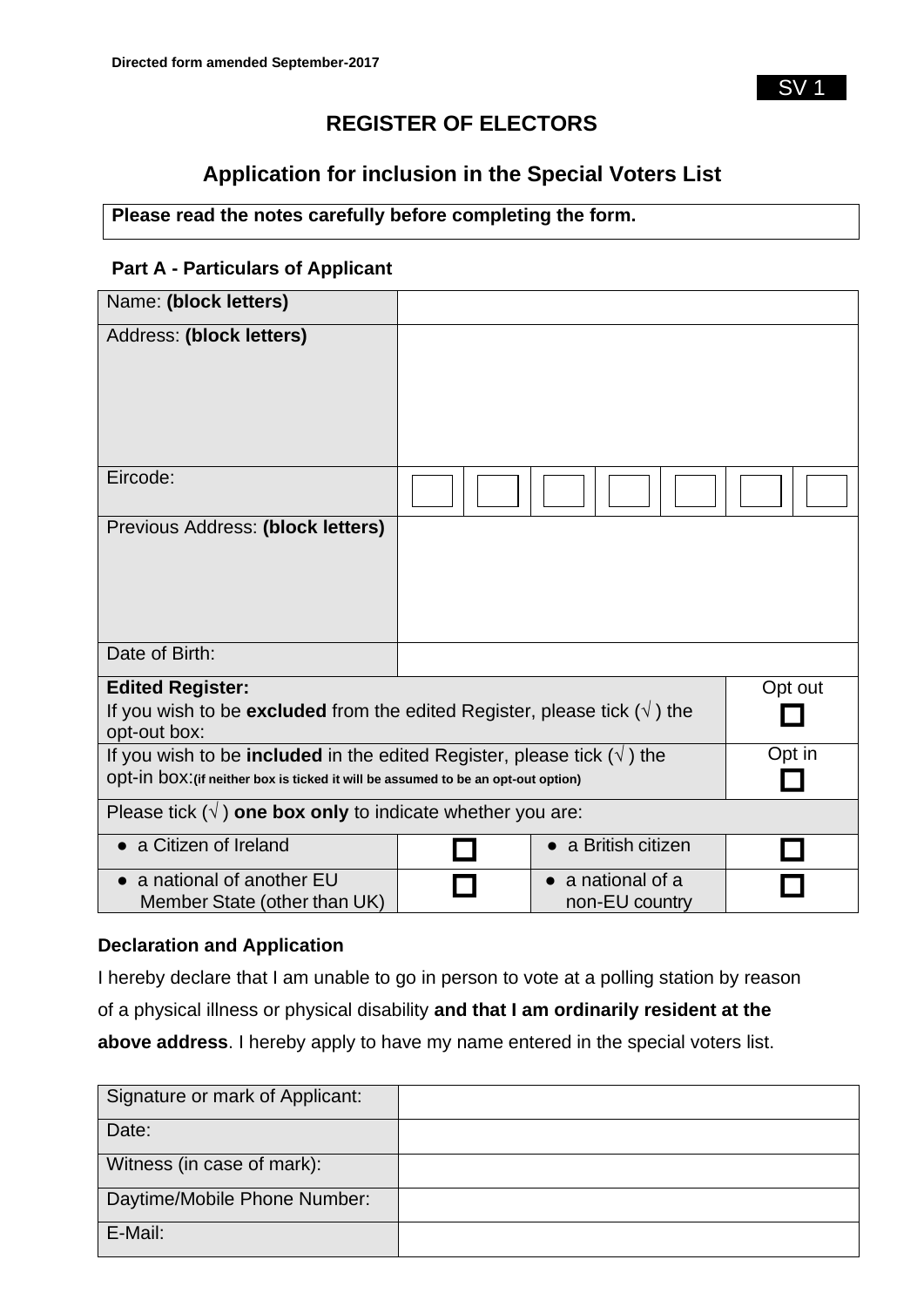### **Part B - Medical Certificate**

# **This part must be completed in the case of a first application and, in the case of subsequent applications, where required by the registration authority.**

I hereby certify that the above named applicant has a physical illness or a physical disability, the nature and extent of which are as follows:

and for that reason will be unable to go in person to the polling station to vote. The physical illness or physical disability is likely to continue for:

| <b>Signature of Registered Medical</b> |  |
|----------------------------------------|--|
| Practitioner:                          |  |
| Name of Registered Medical             |  |
| <b>Practitioner: (block letters)</b>   |  |
| Address: (block letters)               |  |
|                                        |  |
|                                        |  |
|                                        |  |
|                                        |  |
|                                        |  |
| Eircode:                               |  |
|                                        |  |
| Date:                                  |  |
|                                        |  |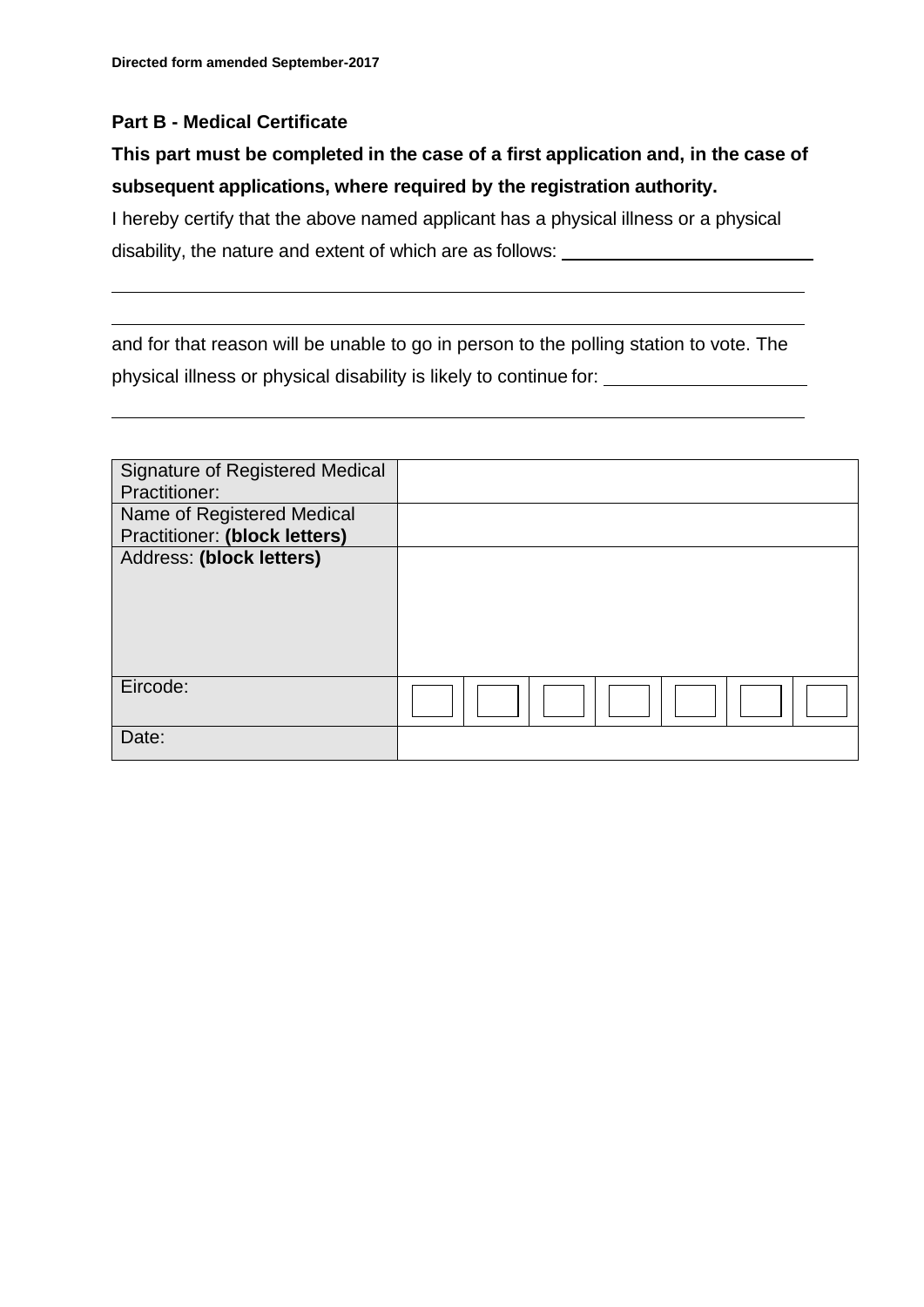### **NOTES TO FORM SV 1**

#### **Application for inclusion in the Special Voters List**

**1.** The purpose of this form is to facilitate voters with a physical illness or physical disability who are ordinarily resident in a hospital, nursing home or similar institution who wish to be included in the special voters list. Special voters are visited by a special presiding officer, accompanied by a member of the Garda Siochána, during elections and referendums and are given the opportunity to vote in their hospital or nursing home. The form is for use in the period 15 February to 25 November each year in respect of the register of electors coming into force the following 15 February. If you wish to be included in the special voters list for an election or referendum taking place before 15 February you should complete form SVS 1.

### **2. Method of voting**

At an election or referendum, a ballot paper will be delivered to each person on this list by a special presiding officer accompanied by a member of the Garda Síochána. Having made a declaration of identity, the elector will mark his or her ballot paper in secret and place it in a sealed envelope, which the special presiding officer will convey to the returning officer for the constituency. The returning officer will deal with it in the same manner as he or she deals with ballot papers returned by postal voters.

#### **3. Who can apply?**

You may apply for inclusion in the special voters list if you are living in a hospital, nursing home or similar institution and you are unable to go in person to vote at a polling station by reason of a physical illness or a physical disability which is likely to continue for the duration of the register of electors in respect of which the application is made.

### **4. Who fills out the application form?**

The application form is divided into two parts. The applicant must complete Part A of the form. In the case of a first application, Part B must be completed by a doctor. Part B must also be completed by a doctor in the case of a second or subsequent application, if required by the registration authority.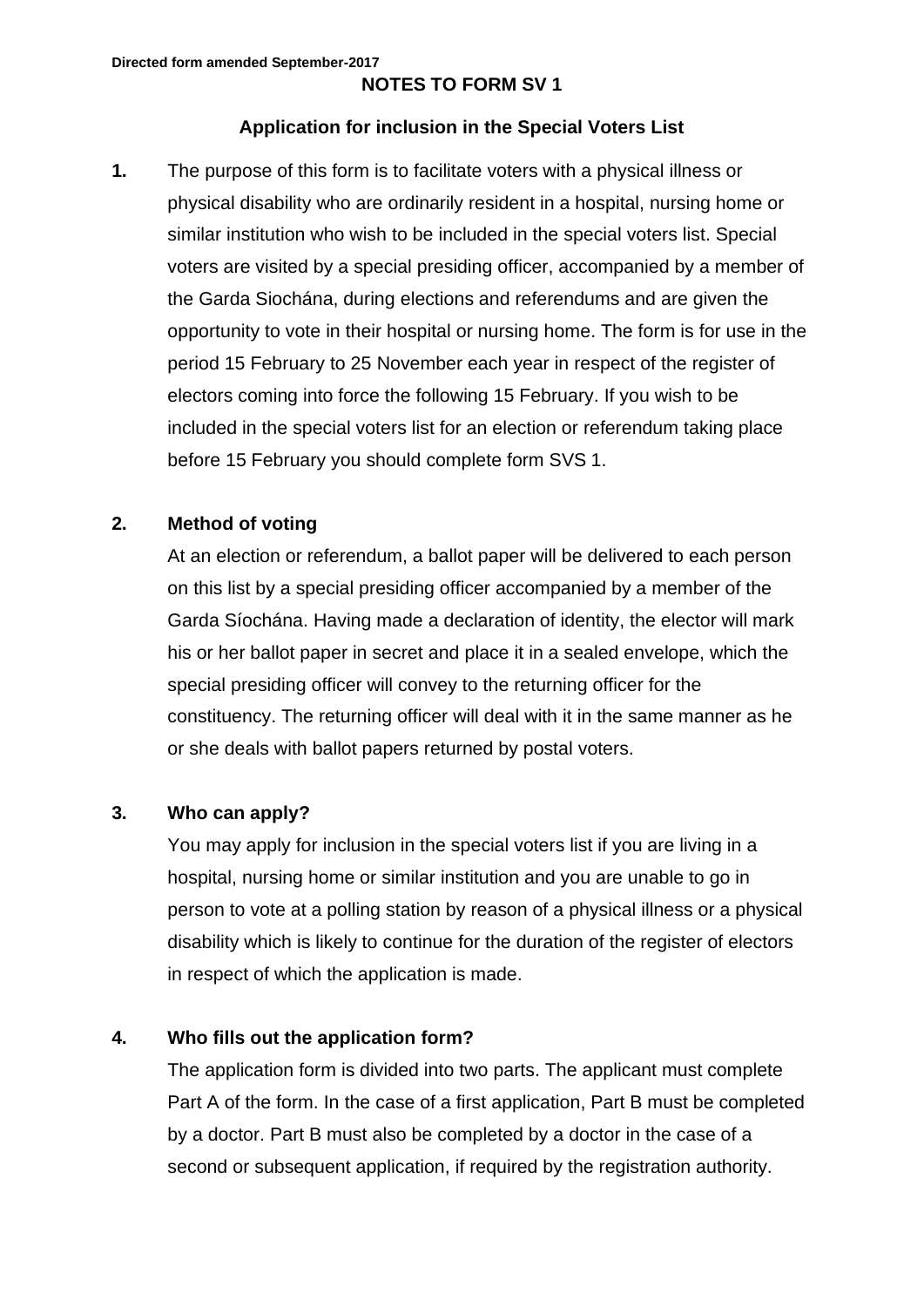# **5. Where do I send the application form?**

Completed application forms must reach your registration authority (City, County or City and County Council) not later than **25 November** in any given year if the application is to be considered for the special voters list coming into force on the following 15 February.

# **6. What happens next?**

You will be notified by the registration authority of the decision on your application and, if it is refused, you will be given the reasons for the refusal.

# **7. Eircode**

Eircode is the national postcode system for Ireland and comprises a unique 7 digit postcode which has been allocated to every address in Ireland.

# **8. Contact details**

Your contact details are being sought in case the registration authority needs to contact you to clarify any details of the application.

# **9. Edited Register - Two versions of the Register**

Registration authorities are required to publish two versions of the Register the full Register and the edited Register. The **full Register** lists everyone who is entitled to vote and can only be used for an electoral or other statutory purpose.

The **edited Register** contains the names and addresses of persons whose details can be used for a purpose other than an electoral or other statutory purpose e.g. for direct marketing use by a commercial or other organisation.

If you do not want your details to be included on the edited register, you should tick( $\sqrt{ }$ ) the **opt-out box**. If you want your details to be included on the edited register, you should tick( $\sqrt{ }$ ) the **opt-in box**. If these boxes are left blank it will be assumed to be an opt-out option. i.e you will not appear on the edited register.

**10.** It is an offence to fail to give the registration authority or county registrar any information required for the purpose of their duties or to knowingly give false information.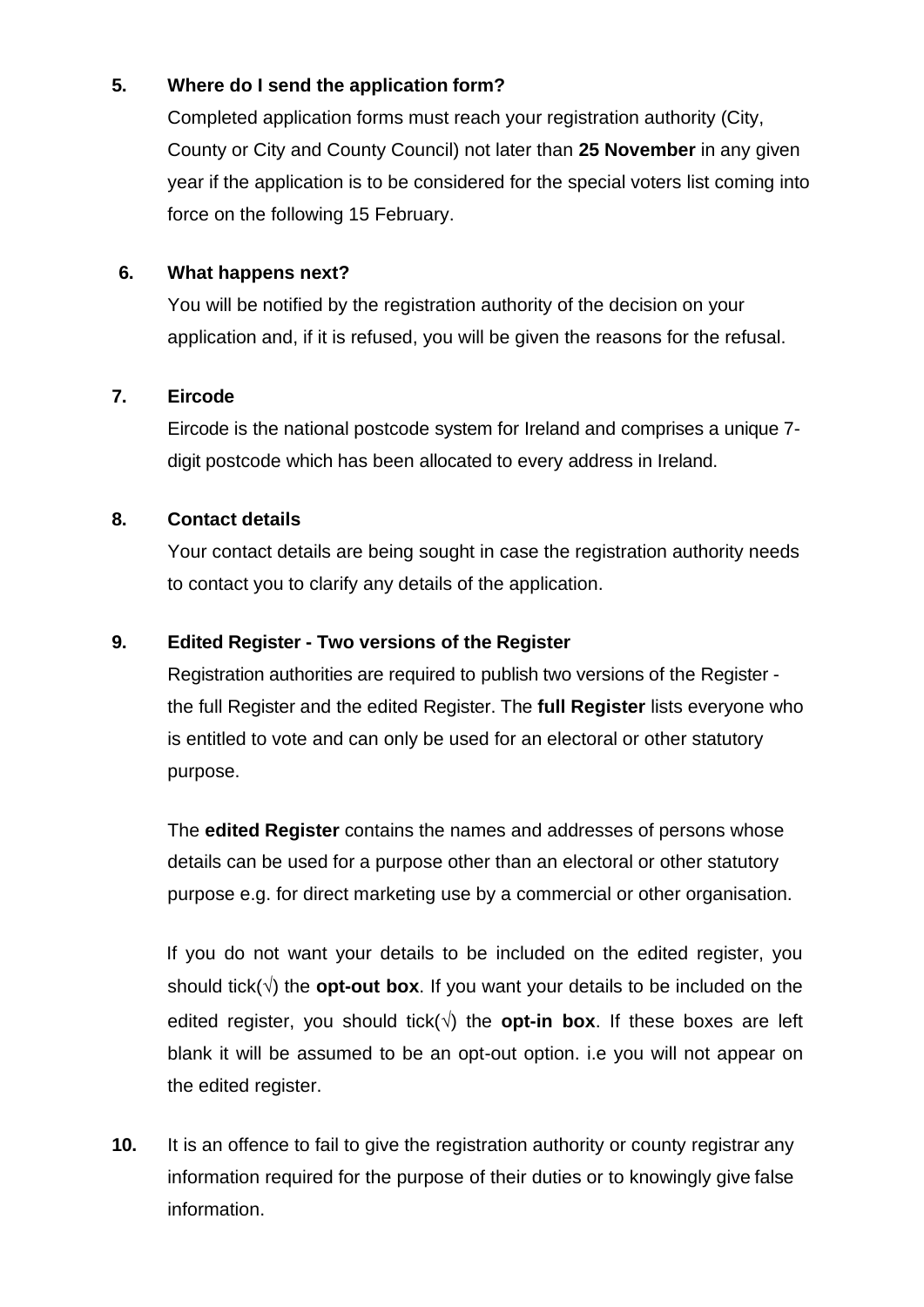SV 1

# **CLÁR NA dTOGHTHÓIRÍ**

# **Iarratas ó thoghthóirí lena n-ainm a áireamh i Liosta na Vótálaithe Speisialta**

**Léigh na nótaí go cúramach, le do thoil, sula gcomhlánóidh tú an fhoirm.**

### **Cuid A – Mionsonraí faoin Iarratasóir**

| Ainm: (bloclitreacha)                                                                                                                                 |  |  |                                |  |
|-------------------------------------------------------------------------------------------------------------------------------------------------------|--|--|--------------------------------|--|
| Seoladh: (bloclitreacha)                                                                                                                              |  |  |                                |  |
| Eircode:                                                                                                                                              |  |  |                                |  |
| Dáta Breithe:                                                                                                                                         |  |  |                                |  |
| Seoladh roimhe seo:<br>(bloclitreacha)                                                                                                                |  |  |                                |  |
| <b>Clár Atheagraithe:</b>                                                                                                                             |  |  | Rogha Amach                    |  |
| Más mian leat go <b>bhfágfaí amach</b> as an gClár<br>atheagraithe thú, cuir tic( $\sqrt{ }$ ) sa bhosca Amach:                                       |  |  |                                |  |
| Más mian leat a bheith san áireamh sa Chlár                                                                                                           |  |  | Rogha Isteach                  |  |
| atheagraithe, cuir tic $(\sqrt{)}$ sa bhosca Isteach:<br>(mura bhfuil tic i gceachtar den dá bhosca glacfar leis gurb<br>ionann sin agus rogha Amach) |  |  |                                |  |
| Cuir $(\sqrt{ } )$ i mbosca amháin, le do thoil, chun a thaispeáint cén grúpa lena mbaineann tú:                                                      |  |  |                                |  |
| Saoránach d'Éirinn                                                                                                                                    |  |  | saoránach<br><b>Briotanach</b> |  |
| náisiúnach de Bhallstát AE eile<br>(seachas an Ríocht Aontaithe)                                                                                      |  |  | náisiúnach de thír<br>neamh-AE |  |

### **Dearbhú agus Iarratas**

Dearbhaím leis seo nach bhfuil mé in ann vóta a chaitheamh i stáisiún vótaíochta de

bharr tinneas coirp nó míchumas coirp a bheith orm **agus go bhfuil gnáthchónaí orm** 

**ag an seoladh thuas.** Déanaim iarratas leis seo m'ainm a chur san áireamh i liosta

na bpostvótálaithe speisialta.

| Síniú nó marc an Iarratasóra      |  |
|-----------------------------------|--|
| Dáta:                             |  |
| Finné (i gcás ina n-úsáidtear     |  |
| marc)                             |  |
| Uimhir theileafóin i rith an lae/ |  |
| Uimhir Fóin Póca:                 |  |
| Ríomhphost:                       |  |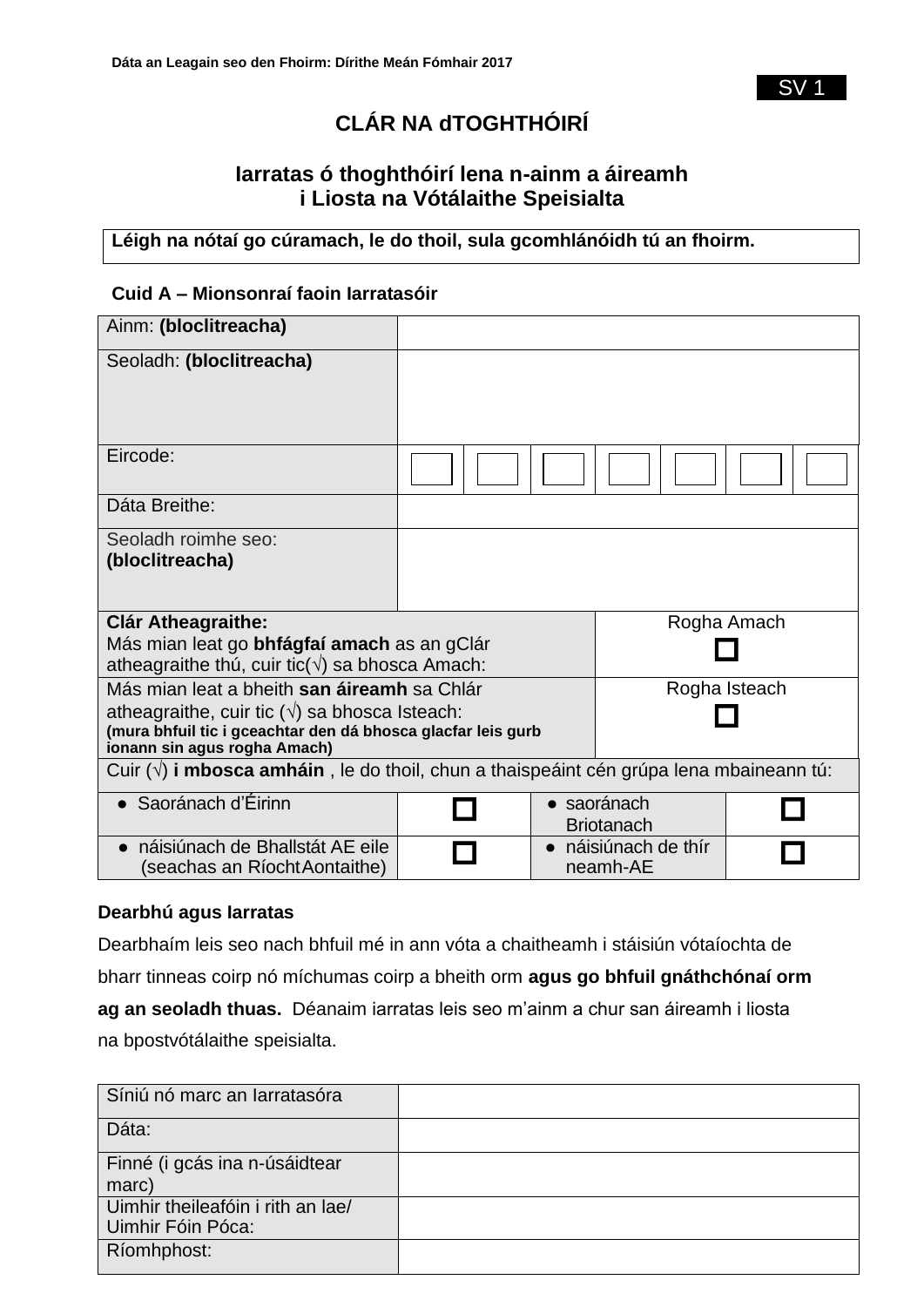### **Cuid B – Teastas Dochtúra**

# **Ní mór an chuid seo a chomhlánú i gcás an chéad iarratais agus, i gcás iarratas ina dhiaidh sin, má cheanglaíonn an t-údarás clárúcháin amhlaidh.**

Deimhním leis seo go bhfuil tinneas coirp nó míchumas coirp ar an iarratasóir thuasainmnithe, agus is mar a leanas cineál agus méid an tinnis nó an mhíchumais sin:

\_

agus, ar an ábhar sin, ní bheidh sé/sí in ann dul go pearsanta chun vóta a chaitheamh sa stáisiún vótaíochta: Is dócha go leanfaidh an tinneas coirp nó an míchumas coirp ar aghaidh go ceann: \_

| Síniú an Lia-Chleachtóra<br>Chláraithe:                |  |
|--------------------------------------------------------|--|
| Ainm an Lia-Chleachtóra<br>Chláraithe: (bloclitreacha) |  |
| Seoladh: (bloclitreacha)                               |  |
|                                                        |  |
|                                                        |  |
| Eircode:                                               |  |
| Dáta:                                                  |  |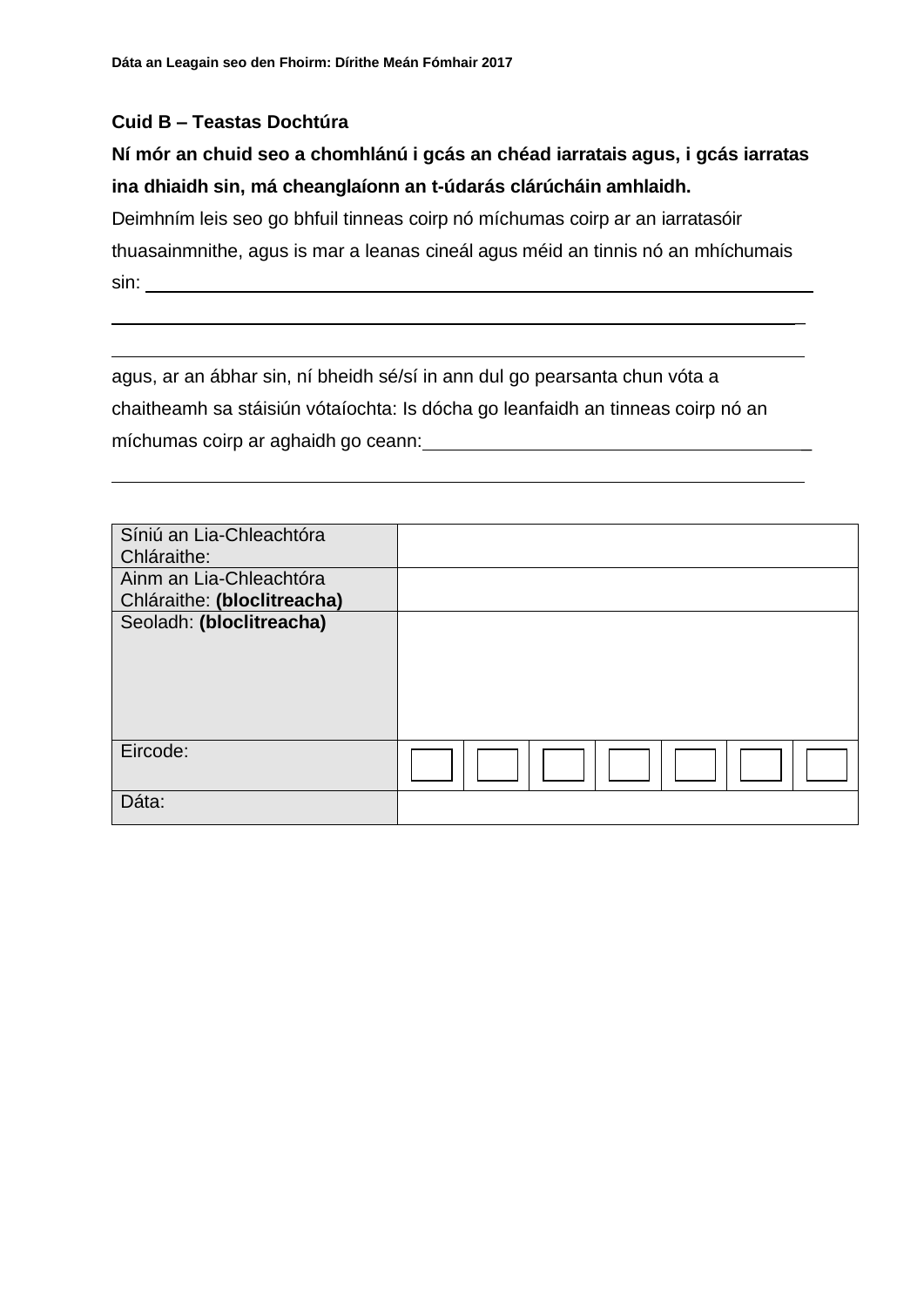# **NOTAÍ A GHABHANN LE FOIRM SV 1**

### **Iarratas ó thoghthóirí lena n-ainm a áireamh i Liosta na Vótálaithe Speisialta**

**1.** Is é is cuspóir don fhoirm seo an bealach a réiteach do vótálaithe a bhfuil tinneas coirp nó míchumas coirp orthu a bhfuil gnáthchónaí orthu in ospidéal, i dteach altranais nó in institiúid eile den chineál sin ar mian leo a n-ainm a chur san áireamh i liosta na vótálaithe speisialta. Tugann oifigeach ceannais speisialta agus comhalta den Gharda Síochána ina theannta/ina teannta, cuairt ar vótálaithe speisialta le linn toghchán agus reifreann agus tugtar deis dóibh vóta a chaitheamh san ospidéal nó sa teach altranais. Tá an fhoirmseo le húsáid sa tréimhse ó 15 Feabhra go 25 Samhain gach bliain i leith chlár na dtoghthóirí a thiocfaidh i bhfeidhm an 15 Feabhra ina dhiaidh sin. Más mian leat tú a áireamh ar liosta na bpostvótálaithe do thoghchán nó reifreann a thionólfar roimh an 15 Feabhra, ní mór duit an fhoirm SVS 1 a chomhlánú.

### **2. Bealach Vótála**

Ag toghchán nó reifreann, déanfaidh oifigeach ceannais speisialta agus comhalta den Gharda Síochána ina theannta/ina teannta páipéar ballóide a sheachadadh ar gach duine ar an liosta. Ar dhearbhú céannachta a thabhairt, marcálfaidh an toghthóir a pháipéar nó a páipéar ballóide faoi rún agus cuirfidh i gclúdach litreach séalaithe é agus tabharfaidh an t-oifigeach ceannais speisialta chuig ceann comhairimh an toghcheantair é. Pléifidh an ceann comhairimh leis díreach mar a phléann sé/sí le páipéir bhallóide ó phostvótálaithe.

# **3. Cé atá i dteideal iarratas a dhéanamh?**

Féadfaidh tú iarratas a dhéanamh ar d'ainm a chur san áireamh i liosta na vótálaithe speisialta má chónaíonn tú in ospidéal, teach altranais nó institiúid den chineál sin agus más rud é nach bhfuil tú in ann vóta a chaitheamh i stáisiún vótaíochta de bharr tinneas coirp nó míchumas coirp a bheith ort, ar tinneas nó míchumas é ar dóigh dó leanúint ar aghaidh ar feadh ré chlár na dtoghthóirí ar ina leith a dhéantar an t-iarratas.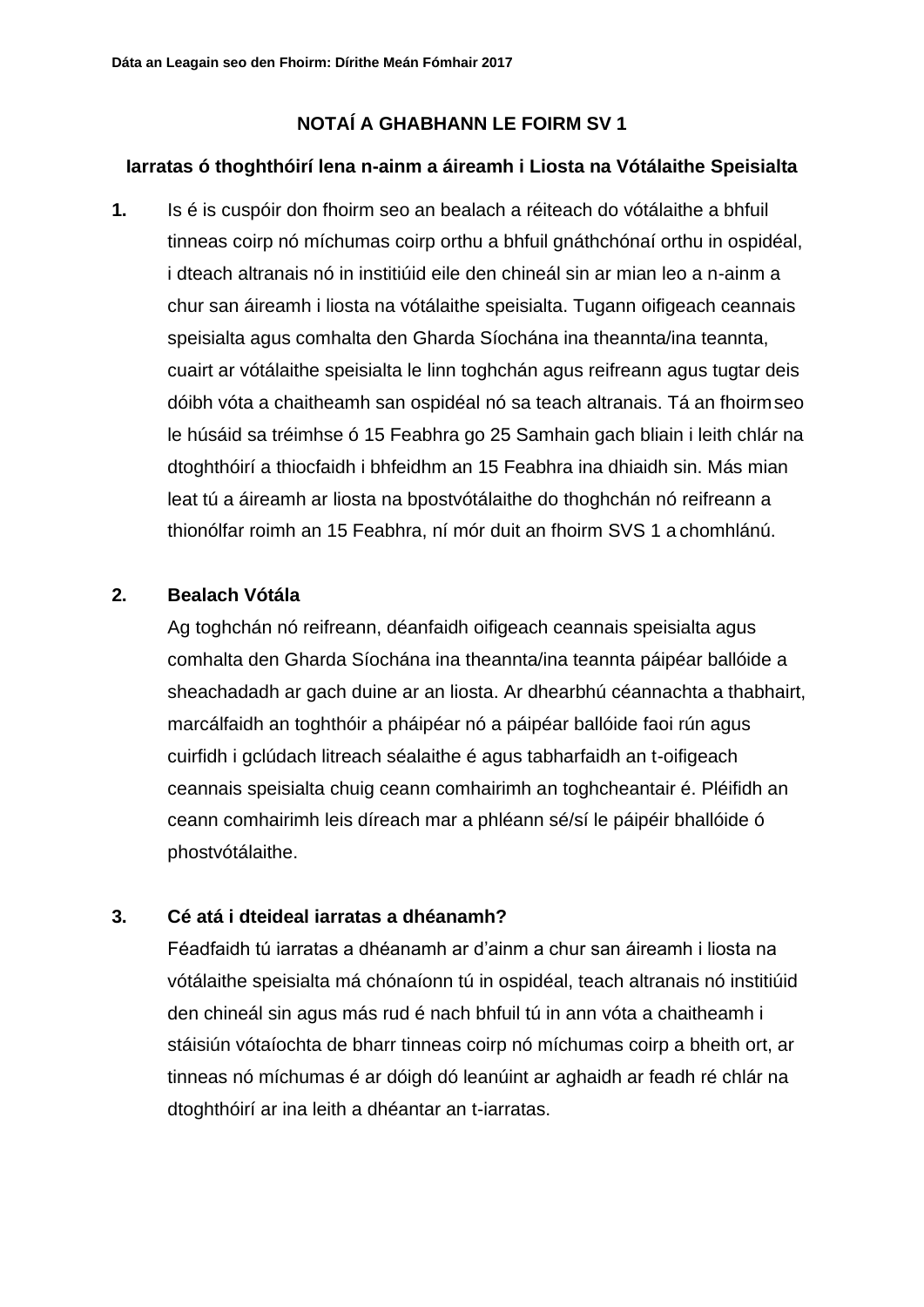# **4. Cé a chomhlánaíonn an fhoirm iarratais?**

Tá dhá chuid ann san fhoirm iarratais. Ní mór don iarratasóir Cuid A den fhoirm a chomhlánú. I gcás an chéad iarratais, ní mór do dhochtúir Cuid B a chomhlánú. Ní mór do dhochtúir Cuid B a chomhlánú freisin i gcás dara iarratas nó i gcás iarratas dá éis sin má cheanglaíonn an t-údarás clárúcháin déanamh amhlaidh.

# **5. Cén áit ar ceart dom an fhoirm iarratais a sheoladh?**

Ní mór foirmeacha iarratais comhlánaithe a bheith faighte ag d'údarás clárúcháin (an Chomhairle Cathrach, an Chomhairle Contae, agus an Chomhairle Cathrach agus Contae) tráth nach déanaí ná an **25 Samhain** in aon bhliain áirithe le go ndéanfar breithniú ar an iarratas i ndáil le liosta na vótálaithe speisialta a bheidh ag teacht i bhfeidhm ar an 15 Feabhra ina dhiaidh sin.

# **6. Cad a tharlaíonn ina dhiaidh sin?**

Cuirfidh an t-údarás clárúcháin a gcinneadh ar d'iarratas in iúl duit agus, má dhiúltaítear dó, tabharfar na cúiseanna leis an diúltú duit.

# **7. Eircode**

Is é atá in Eircode ná an córas náisiúnta postchód in Éirinn agus cuimsíonn sé postchód uathúil 7 ndigit atá sannta do gach seoladh dá bhfuil ann in Éirinn.

# **8. Mionsonraí teagmhála**

Tá mionsonraí teagmhála á lorg ar eagla gur gá don údarás clárúcháin teagmháil a dhéanamh leat chun aon mhionsonraí atá ann san iarratas a shoiléiriú.